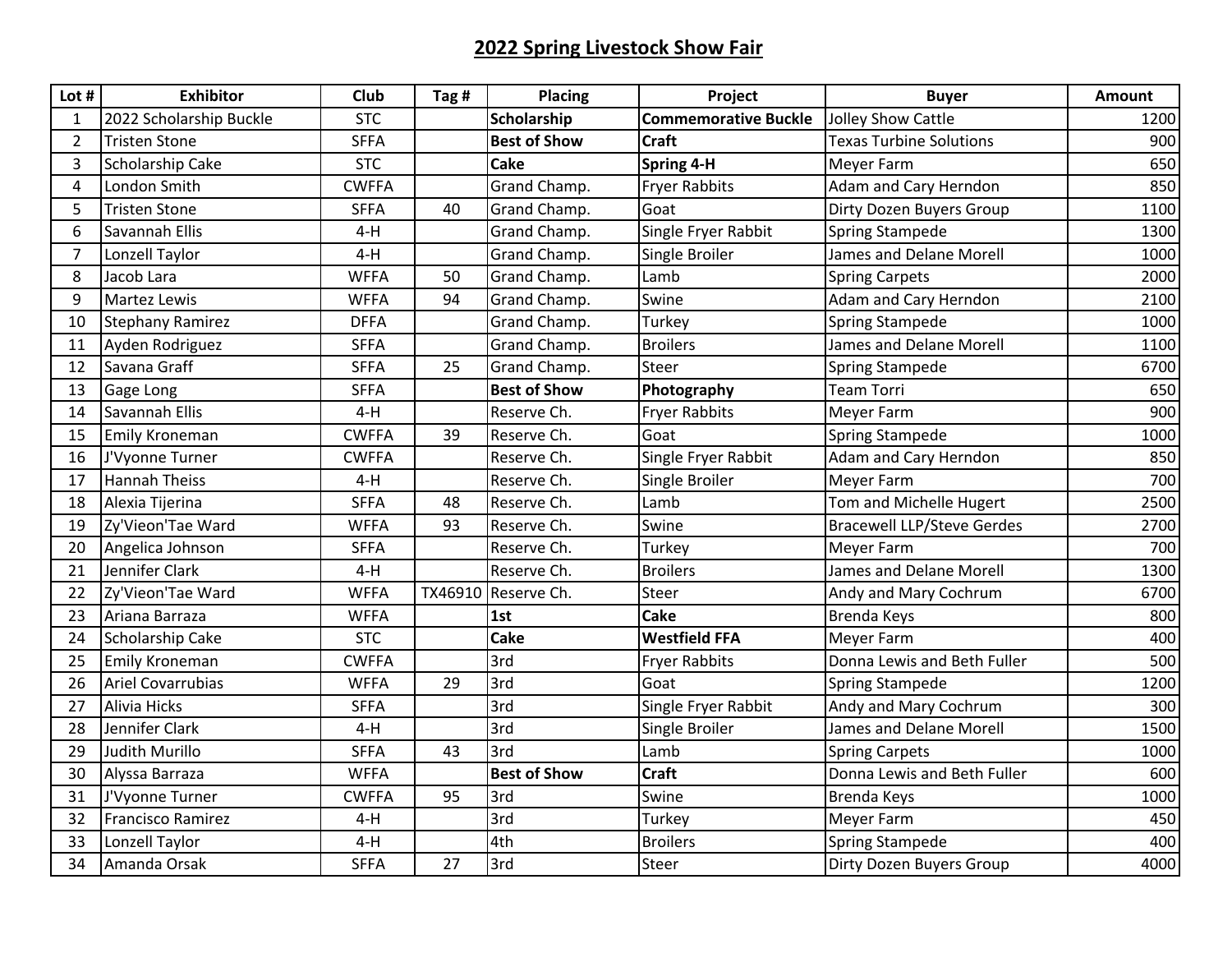## **2022 Spring Livestock Show Fair**

| Lot # | <b>Exhibitor</b>         | <b>Club</b>  | Tag # | <b>Placing</b>      | Project                   | <b>Buyer</b>                      | Amount |
|-------|--------------------------|--------------|-------|---------------------|---------------------------|-----------------------------------|--------|
| 35    | Alivia Hicks             | <b>SFFA</b>  |       | 4th                 | <b>Fryer Rabbits</b>      | Meyer Farm                        | 450    |
| 36    | Amanda Orsak             | <b>SFFA</b>  | 31    | 4th                 | Goat                      | Troy Thompson                     | 800    |
| 37    | Aolani Flores            | <b>SFFA</b>  |       | 4th                 | Single Fryer Rabbit       | Andy and Mary Cochrum             | 300    |
| 38    | Ayden Rodriguez          | <b>SFFA</b>  |       | 4th                 | Single Broiler            | Andy and Mary Cochrum             | 550    |
| 39    | Dashay Journet           | <b>SFFA</b>  | 49    | 4th                 | Lamb                      | <b>Spring Carpets</b>             | 1000   |
| 40    | Jonah Ducros             | $4-H$        |       | <b>Best of Show</b> | <b>Quick Bread</b>        | <b>Meyer Farm</b>                 | 500    |
| 41    | Ariana Barraza           | <b>WFFA</b>  |       | 1st                 | <b>Horticulture Fresh</b> | Adam and Cary Herndon             | 650    |
| 42    | Alyssa Barraza           | <b>WFFA</b>  | 90    | 4th                 | Swine                     | <b>Spring Stampede</b>            | 1300   |
| 43    | <b>Wesley Spagna</b>     | $4-H$        |       | 6th                 | <b>Broilers</b>           | <b>Delores Thompson</b>           | 1000   |
| 44    | Jordan Harrold           | <b>SFFA</b>  | 26    | 4th                 | Steer                     | Spring Stampede                   | 4000   |
| 45    | Yuliana Castillo         | <b>CWFFA</b> |       | <b>Best of Show</b> | <b>Cookies</b>            | Meyer Farm                        | 500    |
| 46    | Scholarship Cake         | <b>STC</b>   |       | <b>Cake</b>         | <b>Dekaney FFA</b>        | Randy Boyer                       | 300    |
| 47    | Jozef Jimenez            | <b>SFFA</b>  |       | 5th                 | <b>Fryer Rabbits</b>      | Sam Lockwood and Pam Vierek       | 500    |
| 48    | Savana Graff             | <b>SFFA</b>  | 30    | 5th                 | Goat                      | James and Delane Morell           | 1000   |
| 49    | Fernando Sanabria        | <b>SFFA</b>  |       | 5th                 | Single Fryer Rabbit       | <b>Meyer Farm</b>                 | 450    |
| 50    | Cayla Koprowski          | <b>WFFA</b>  |       | 6th                 | Single Broiler            | Maple Creek Bed and Breakfast     | 550    |
| 51    | Jhori Giles              | <b>DFFA</b>  | 41    | 5th                 | Lamb                      | <b>Spring Stampede</b>            | 2200   |
| 52    | Sierra Lewis             | <b>CWFFA</b> |       | <b>Best of Show</b> | <b>Textile Art</b>        | Andy and Mary Cochrum             | 550    |
| 53    | Jacob Lara               | <b>WFFA</b>  | 78    | 5th                 | Swine                     | <b>Andrew Keys</b>                | 1500   |
| 54    | Cayla Koprowski          | <b>WFFA</b>  |       | 7th                 | <b>Broilers</b>           | <b>Meyer Farm</b>                 | 550    |
| 55    | Jonah Ducros             | $4-H$        |       | 1st                 | Candy                     | <b>Brenda Keys</b>                | 450    |
| 56    | <b>Gabriel Gutierrez</b> | <b>SFFA</b>  |       | 6th                 | <b>Fryer Rabbits</b>      | <b>Spring Stampede</b>            | 400    |
| 57    | Samira Valle             | <b>CWFFA</b> | 35    | 6th                 | Goat                      | Dirty Dozen Buyers Group          | 1000   |
| 58    | Lydia Varughese          | <b>SFFA</b>  |       | 6th                 | Single Fryer Rabbit       | Meyer Farm                        | 550    |
| 59    | Annette Covarrubias      | <b>WFFA</b>  |       | 7th                 | Single Broiler            | Andy and Mary Cochrum             | 300    |
| 60    | Samantha Andrade         | <b>CWFFA</b> | 76    | 6th                 | Swine                     | <b>Bracewell LLP/Steve Gerdes</b> | 1300   |
| 61    | Annette Covarrubias      | <b>WFFA</b>  |       | 8th                 | <b>Broilers</b>           | Meyer Farm                        | 650    |
| 62    | <b>Hannah Theiss</b>     | $4-H$        |       | <b>Best of Show</b> | <b>Canning</b>            | Debbie Dixon                      | 1050   |
| 63    | Scholarship Cake         | <b>STC</b>   |       | <b>Cake</b>         | <b>Wunsche FFA</b>        | Adam and Cary Herndon             | 750    |
| 64    | Marissa Garcia           | <b>WFFA</b>  |       | 7th                 | <b>Fryer Rabbits</b>      | <b>Brenda Keys</b>                | 500    |
| 65    | Daylen Lockridge         | <b>SFFA</b>  | 37    | 7th                 | Goat                      | <b>Spring Stampede</b>            | 1300   |
| 66    | London Smith             | <b>CWFFA</b> |       | 7th                 | Single Fryer Rabbit       | Andy and Mary Cochrum             | 450    |
| 67    | Lilia Olivares           | <b>SFFA</b>  |       | 8th                 | Single Broiler            | Maple Creek Bed and Breakfast     | 400    |
| 68    | Sierra Stevens-Drew      | <b>CWFFA</b> |       | 7th                 | Swine                     | <b>Randy Boyer</b>                | 2000   |